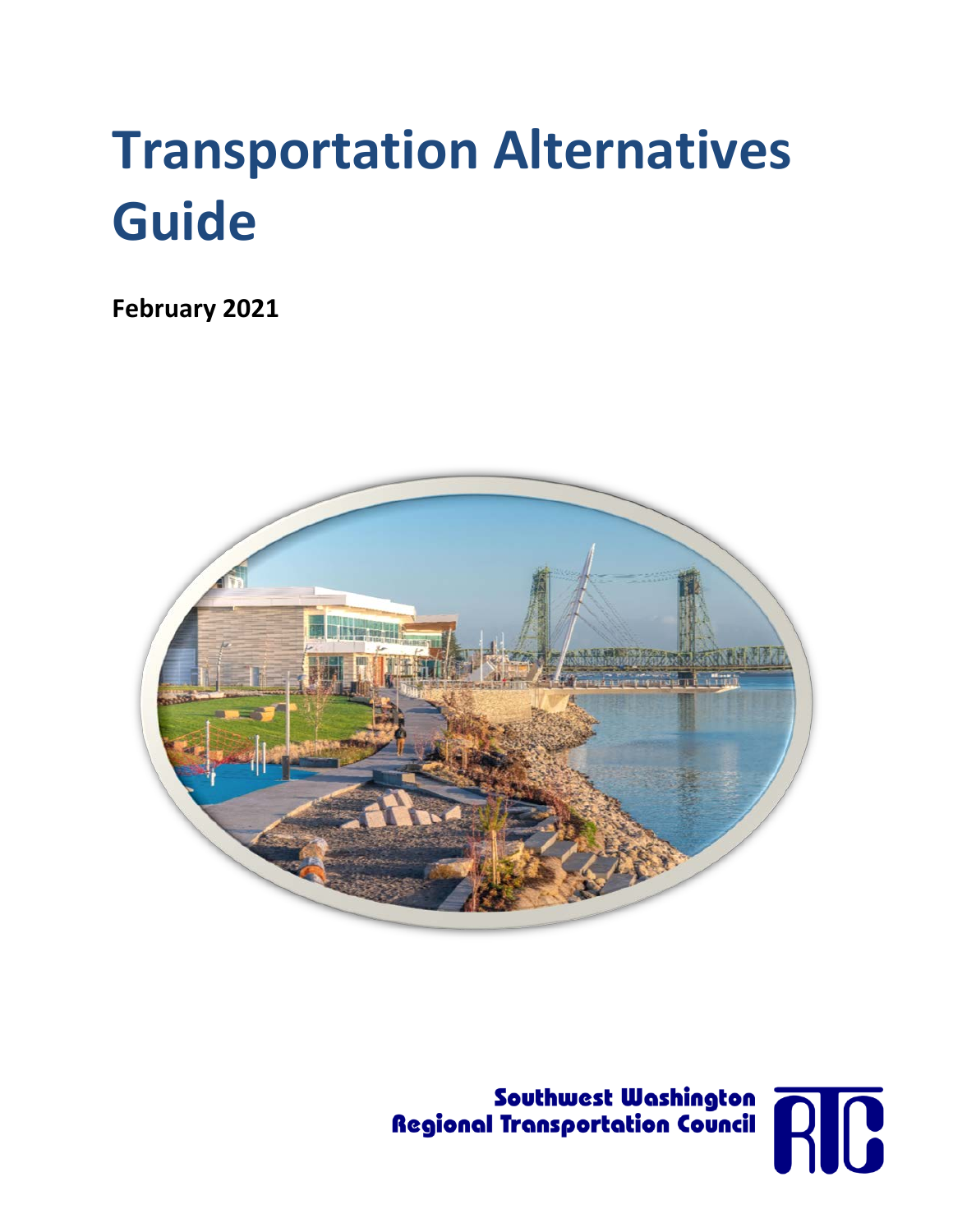# **(Funding Years 2023-24) 2021 Transportation Alternatives Guide Southwest Washington Regional Transportation Council Clark, Skamania, and Klickitat Counties**

### **Introduction**

On December 4, 2015, the Fixing America's Surface Transportation Act (FAST Act) was signed into federal law. The FAST Act includes a set-aside of funds under the Surface Transportation Block Grant Program (STBG). For administrative purposes, the Federal Highway Administration (FHWA) refers to these funds as the TA Set-Aside (TA).

The Transportation Alternatives (TA) program was authorized to provide for a variety of alternative transportation projects. The Program goals address expanding travel choices, strengthening the local economy, improving the quality of life, and protecting the environment. Transportation Alternatives projects include pedestrian and bicycle facilities, viewing areas, community improvement activities, environmental remediation, recreational trails, and safe routes to school.

The Transportation Alternatives Program allows each region and/or state to develop their implementation program within the federal guidelines of the program. However, projects must be chosen through a competitive project selection process.

### **Funding Levels**

The Transportation Alternatives funding is suballocated to the RTC three-county Regional Transportation Planning Organization (RTPO) region based on population, with varying amounts being allocated to US Census-defined urban and rural areas. In addition, a portion of the funds are flexible and can be programmed within either the urban or rural areas. The attached map illustrates these areas.

The annual three-county RTC regional suballocation is approximately \$560,000. The TA funding estimate for years 2021-2024 assumes that funding allocation will remain constant with the current allocation.

RTC will allocate \$300,000 per year of federal CMAQ funds to the TA process. The CMAQ funds must be spent on CMAQ-eligible projects within the Clark County Air Quality Maintenance Area boundary, which includes Vancouver, Camas, and Washougal urban areas. The following table demonstrates estimated funding availability:

| <b>Funding Source</b> | Urban       | Rural                    | <b>Flexible</b>          | Total       |
|-----------------------|-------------|--------------------------|--------------------------|-------------|
| 2023-2024 TA          | \$495,000   | \$145,000                | \$480,000                | \$1,120,000 |
| 2023-2024 CMAQ        | \$600,000   | $\overline{\phantom{a}}$ | $\overline{\phantom{a}}$ | \$600,000   |
| <b>Total</b>          | \$1,095,000 | \$145,000                | \$480,000                | \$1,720,000 |

#### **Estimated Transportation Alternatives Funding Suballocation**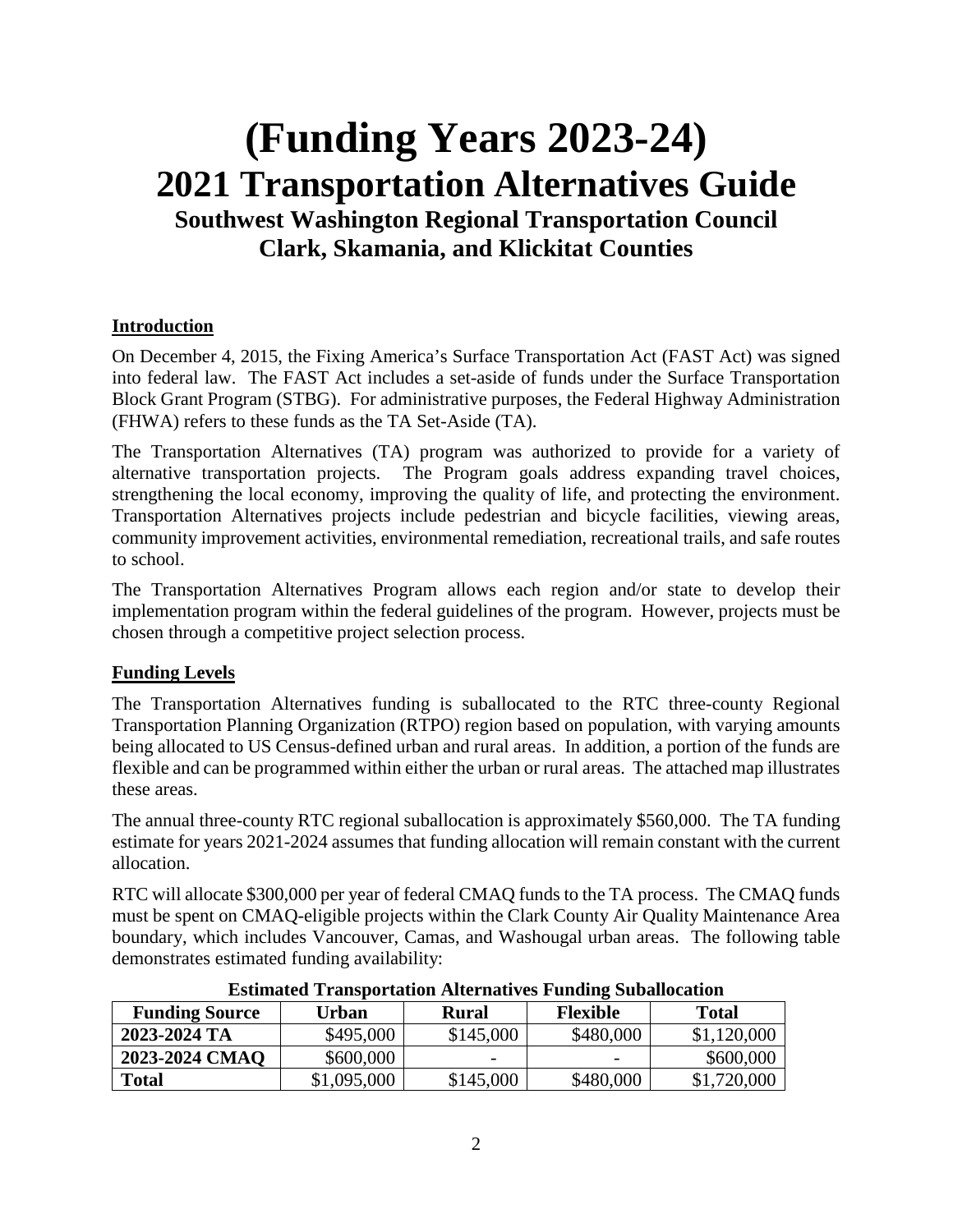## **Eligible Applicants**

- Local Governments;
- Transit Agencies;
- Natural Resources or Public Land Agencies;
- School Districts, Local Education Agencies, or Schools; and
- Tribal Governments.

All projects must be administered by a certification acceptance (CA) agency. Non-CA agencies can apply for TA funds but must have a CA agency sponsor the project. The sponsorship must be in place prior to applying for funds.

# **Eligible Activities**

The following is a summary of eligible activities authorized in the FAST Act. Projects will be selected by the RTC Board through a competitive process that will apply evaluation criteria to rank projects on their merit. Eligible projects must meet one or more of the eligible activities and relate to the surface transportation system (except for recreation trails). There is no requirement for equal distribution of funding among the various eligible activities. For a full explanation of eligible activities, please review the Federal Highway Administration Guidance at:

[http://www.fhwa.dot.gov/environment/transportation\\_alternatives/guidance/](http://www.fhwa.dot.gov/environment/transportation_alternatives/guidance/)

- On-road and off-road trail facilities for pedestrians, bicyclists, and other nonmotorized forms of transportation
- Infrastructure-related projects and systems that will provide safe routes for nondrivers
- Conversion and use of abandoned railroad corridors for trails
- Construction of turnouts, overlooks, and viewing areas
- Community improvement activities, which include but are not limited to:
	- o Inventory, control, or removal of outdoor advertising
	- o Historic preservation and rehabilitation of historic transportation facilities
	- o Vegetation management practices in transportation rights-of-way
	- o Archaeological activities relating to impacts from implementation of a transportation project
- Any environmental mitigation activity:
	- o Stormwater management, control, and water pollution prevention or abatement
	- o Reduce vehicle-caused wildlife mortality
- Recreational Trails Program
- Safe Routes to School Program

Please note that Washington State is using a portion of Statewide Transportation Alternatives Program funds to conduct statewide Safe Routes to School and Recreational Trails programs.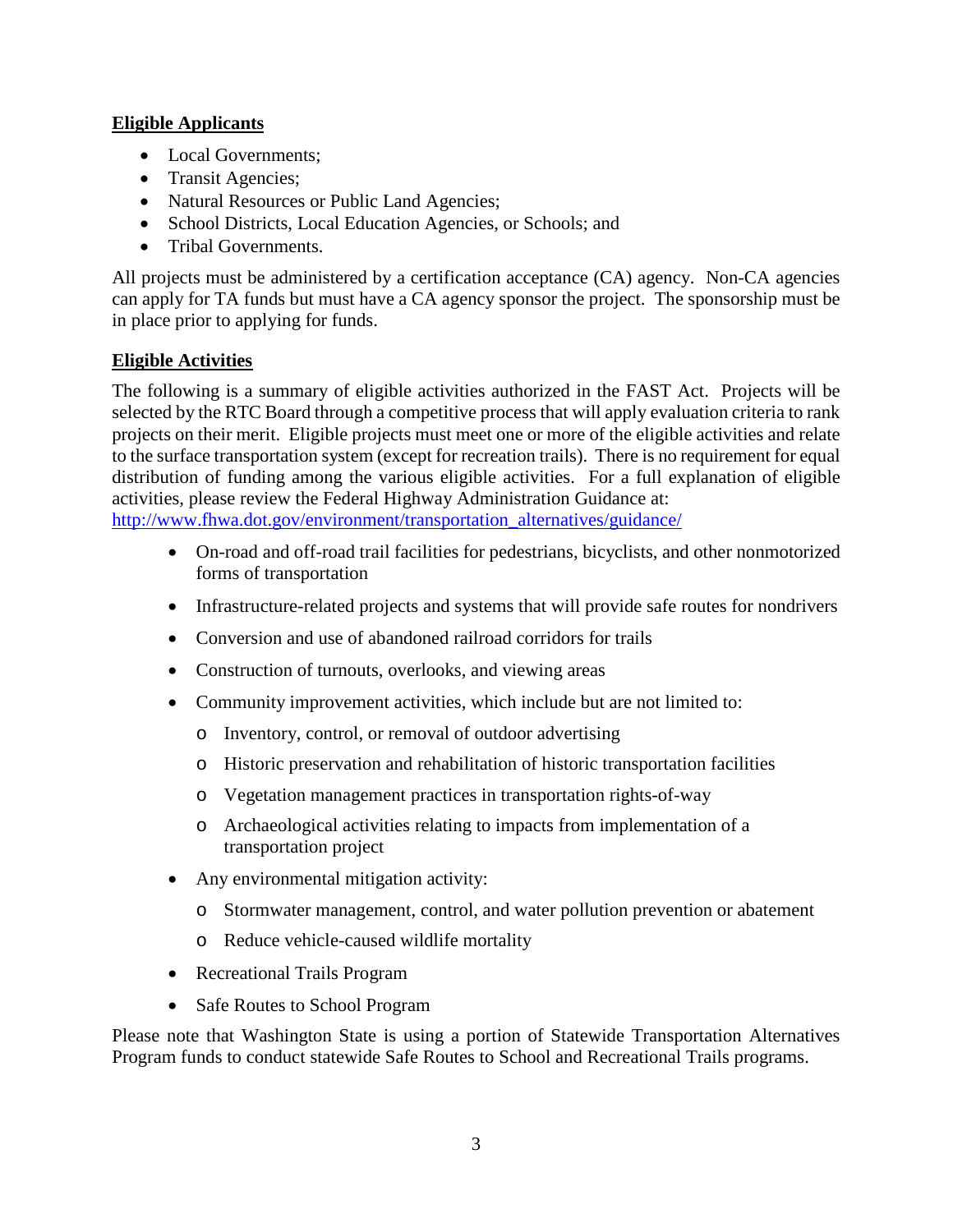### **General Applicant Information**

- Each agency is limited to two applications.
- Each application request is limited to 60% of available funds ((Urban+Flexible)\*60% or (Rural+Flexible)\*60%).
- Funds are available to be programmed in calendar years 2023 to 2024 and will be programmed on a priority basis. If a project is selected for funding, there is no guarantee on which year the project will be programmed.
- The Transportation Alternatives Program is a reimbursement grant program. Only after a Local Agency Agreement has been approved by WSDOT can project costs become eligible for reimbursement. This means project sponsors must incur the cost of the project prior to being repaid. Any work conducted prior to a signed Local Agency Agreement is not eligible for reimbursement.
- A local match of 13.5% will be required for all Transportation Alternatives projects.
- Once the project is programmed in the regional TIP, no cost increase or movement of funds between phases (PE, RW, and CN) will be allowed without RTC Board approval.
- Projects must follow RTC's project delay policy, which allows a maximum of a 1-year delay.
- All projects must follow federal and state regulations, including environmental, right-ofway, ADA, etc.

#### **Screening Requirements**

- Project must be consistent with the Regional Transportation Plan (RTP).
- Project must contain at least one eligible Transportation Alternatives Category.
- Projects must have a direct relationship to the surface transportation system (except trails).
- Project must be open for public access.

### **Project Selection**

RTC staff will form a TA Project Evaluation Team of five people to evaluate and rank projects. The evaluation team may be made up of staff or citizens drawn from RTC, WSDOT, C-TRAN, Clark County Health Department, Clark County Bicycle and Pedestrian Advisory Committee, etc.

Projects will be evaluated and ranked by the TA Project Evaluation Team. The evaluation team ranking will then be taken to RTAC to recommend a list of projects for selection by the RTC Board. The RTC Board will make final selection. A local public involvement process will be conducted to inform the public of the selection process.

### **Project Application**

A TA application is available for download from the RTC website at [http://www.rtc.wa.gov/programs/tap/.](http://www.rtc.wa.gov/programs/tap/)

Applicants must complete the application in the space provided and can provide up to five pages of additional attachments. Attachments should include a vicinity map, cross-section, plan page,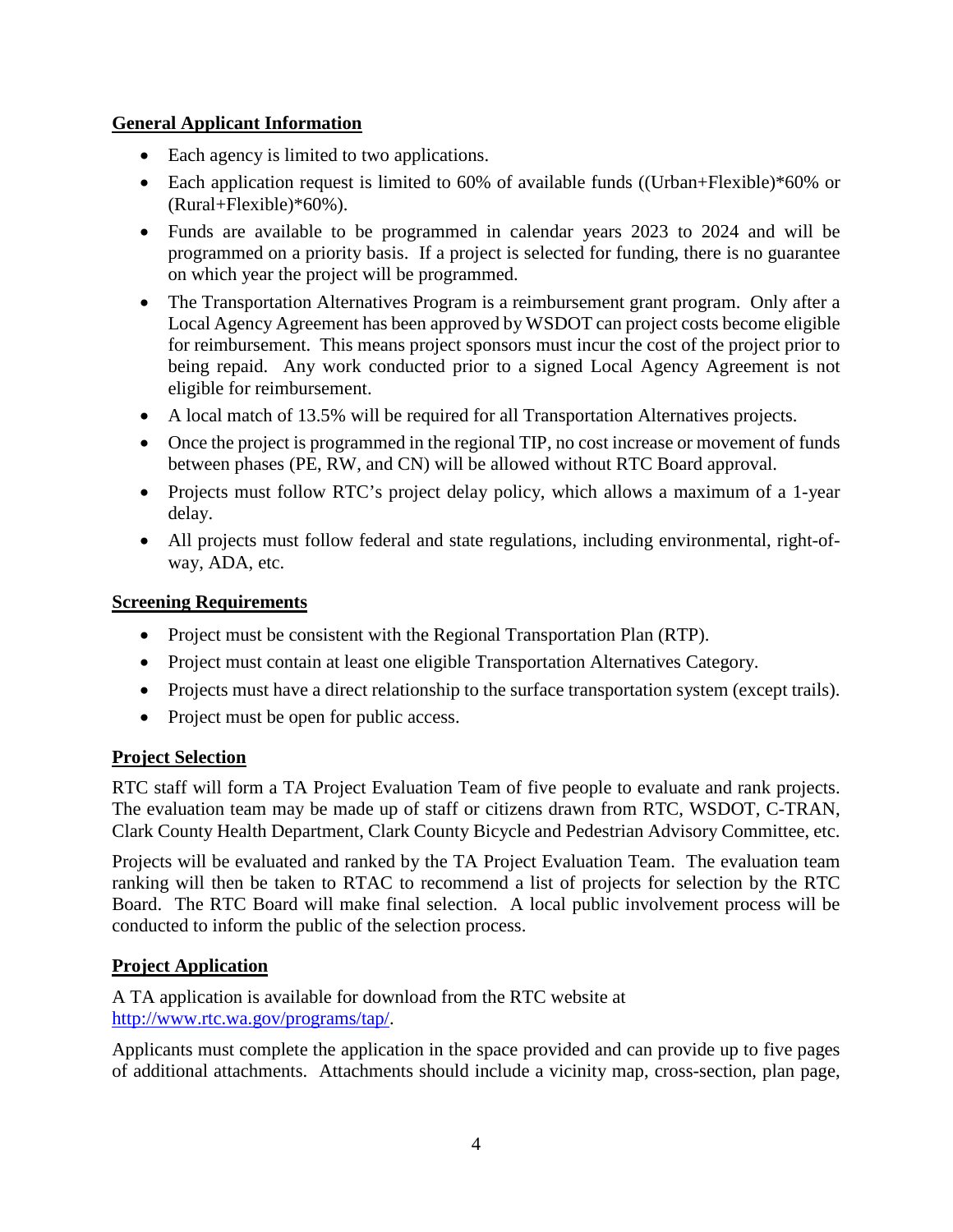and other information such as pictures and text that will assist in the evaluation of the project. All applications will be submitted electronically to RTC.

### **Evaluation Criteria**

The following is a general list of project evaluation criteria and points available. Detailed Transportation Alterative Program criteria can be downloaded from the RTC website at [http://www.rtc.wa.gov/programs/tap/.](http://www.rtc.wa.gov/programs/tap/)

- Public Benefit (25 Points)
- Connectivity (20 Points)
- Accessibility/Equity (10 Points)
- Safety (20 Points)
- Financial Support and Project Readiness (15 Points)
- Other (10 Points)

### **Timeline**

As part of the application process, local agencies will be required to include a reasonable timeline for the implementation of preliminary engineering, right-of-way, and construction. It will be essential for agencies to obligate project phases on time according to the identified timeline and RTC Project Delay Policy.

#### **Proposed TA Program Development Schedule**

The following is a proposed 2021 schedule for the regional TA process:

| February 2    | RTC Board adopts TA process                         |  |
|---------------|-----------------------------------------------------|--|
| February 4    | Call for TA projects                                |  |
| April 30      | TA project applications due to RTC                  |  |
| May $1-7$     | RTC staff screens applications for eligibility      |  |
| May 7-21      | <b>Public Comment Period</b>                        |  |
| May 21-June 4 | <b>Evaluation by Evaluation Team</b>                |  |
| June 8        | Evaluation Team recommends ranking of projects      |  |
| June 18       | RTAC recommends ranking of TA projects to RTC Board |  |
| June 25       | Local agencies create STIP records                  |  |
| July 6        | RTC Board selects TA projects and amends TIP        |  |
| August 15     | Selected Projects entered into STIP Database        |  |

TA projects will generally be programmed in year 2023 or 2024 of the Transportation Improvement Program (TIP). Agencies that apply for funding should assume that funds will not be available until at least January 2022.